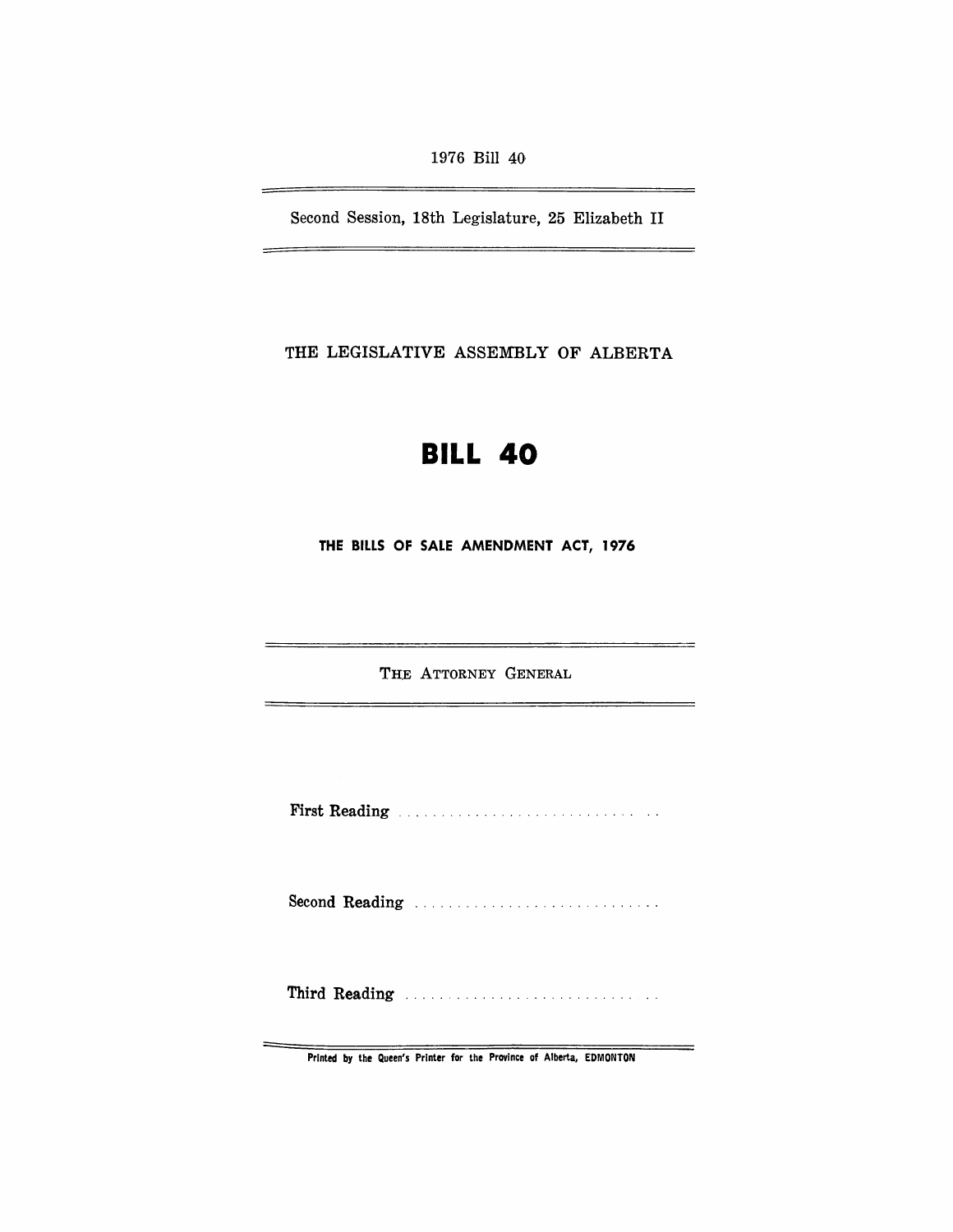*Bill 40* 

# **BILL 40**

### 1976

#### **THE BILLS OF SALE AMENDMENT ACT, 1976**

#### *(Assented to* , 1976)

HER MAJESTY, by and with the advice and consent of the Legislative Assembly of Alberta, enacts as follows:

1. *The Bills of Sale is hereby amended.* 

#### 2. *The following section* is *added after section 13.*

13.1 Where any chattel that is the subject of a mortgage becomes, after registration of the mortgage, affixed to realty, the chattel remains subject to the mortgage and is not realty, but the owner or purchaser of the realty, or a mortgagee or encumbrancee of the realty, has the right, as against the grantee or a person claiming through or under him, to retain the chattel on payment of the amount due and owing under the registered mortgage.

*3. This Act comes into force on the day upon* which it *is assented to.*